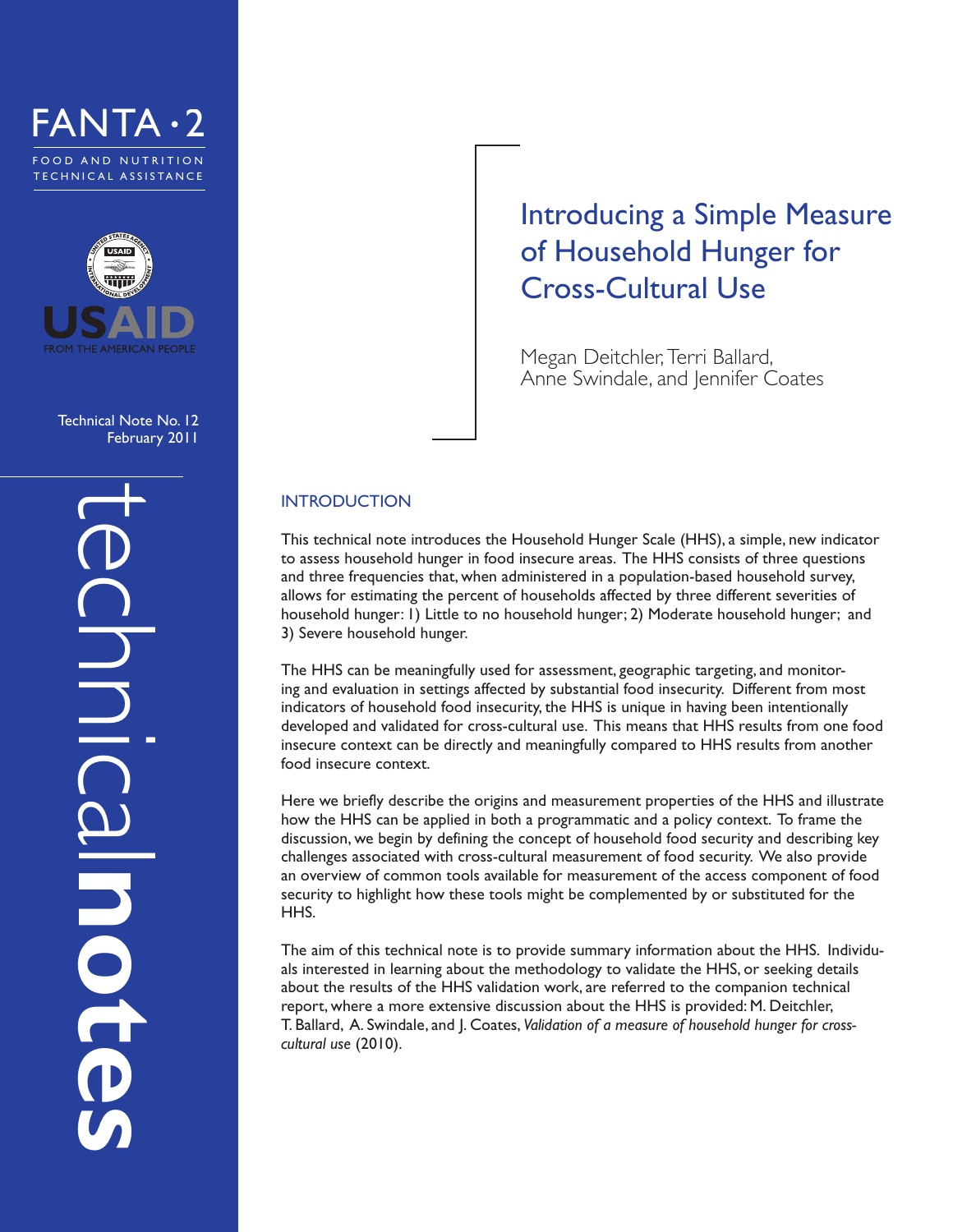1 USAID 1992. 2 FAO 2002.  $3$  Ibid. 4 De Onis et al. 2006. 5 Webb et al. 2006.

**2**

## DEFINING AND MEASURING FOOD **SECURITY**

Food security occurs when "all people at all times have physical and economic access to sufficient food to meet their dietary needs for a productive and healthy life."1 This definition of food security is founded on three fundamental elements: 1) Adequate food availability; 2) Adequate access to food by all people (i.e., the ability of a household to acquire sufficient quality and quantity of food to meet all household members' nutritional requirements for productive lives); and 3) Appropriate food utilization/consumption.

The three elements have a hierarchical relationship: Food must be available for households to have access, and a household must have access to food for individual household members to have appropriate food utilization/consumption. All three elements of food security must be achieved for food security to be attained.

In light of the complex nature of food security, it is generally agreed that different indicators and data collection methods are needed to assess the three different elements underlying food security.<sup>2</sup> While food balance sheets<sup>3</sup> and anthropometric indicators<sup>4</sup> provide well-established methods for obtaining data on the availability,

utilization/consumption elements of food security, a standard measure of household food access has not yet been adopted for global use (Figure 1). This is partly because, unlike indicators of food availability and food utilization/consumption, there is not yet a measure of food access that has been validated for cross-cultural use, to allow for direct and meaningful comparison of results across different contexts.

The lack of a cross-culturally valid measure of household food access is not due to lack of interest or use for such a tool. The challenge is the rigor demanded of such a measurement instrument. Cross-cultural comparability requires that both a standard tool and a standard metric can be used in all settings. In other words, for a tool to be cross-culturally valid it must be valid in all settings and the meaning of the items that make up the tool and their relation to the experience of inadequate food access must also be the same across all settings. Few measurement tools meet such rigorous criteria and no measurement tool can be assumed to be cross-culturally comparable in the absence of empirical validation. For these reasons —and because the measurement of household food access is complex enough in and of itself<sup>5</sup>—issues concerning cross-cultural comparability have historically not been well explored in tool development.



#### **Figure 1. Measurement approaches to assess the three elements of food security**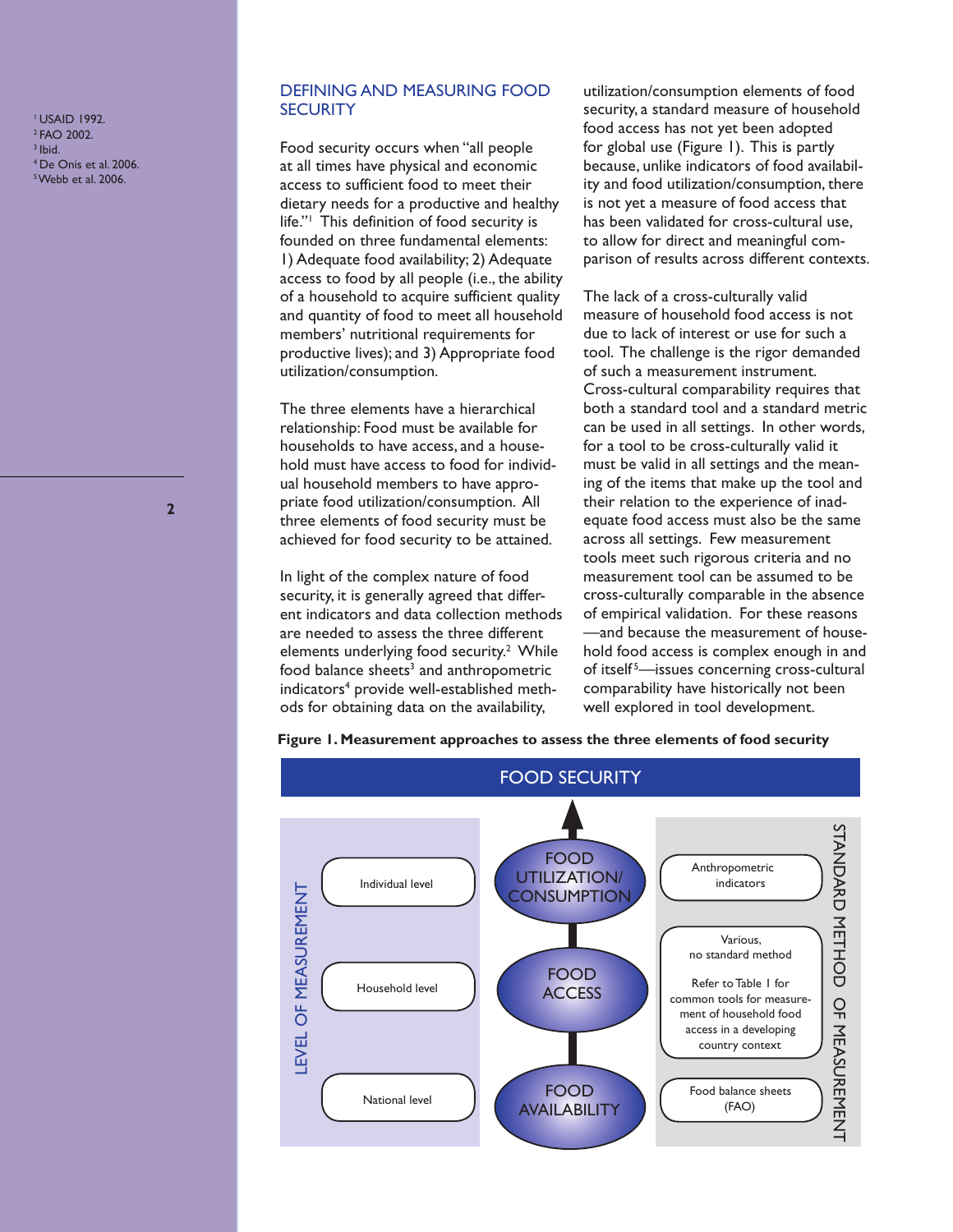## WHAT SIMPLE MEASURES ARE AVAILABLE TO ASSESS HOUSEHOLD FOOD ACCESS?

Simple tools to measure householdlevel food access range from qualitatively derived measures that are intended to be developed from the "ground up" to standard tools intended for universal application. The "ground up" tools reflect the specific context in which the assessment is being carried out, while standard tools, usually multiple item scales, are intended for use in all contexts, with the caveat that the results derived from different contexts might not be meaningfully compared.

In way of overview, we summarize below (Table 1) the measurement properties of some of the more commonly used tools to measure household food access in a developing country context. However, for the purpose of this technical note, we focus our attention on the approach that motivated the development of the HHS: the U.S. Household Food Security Survey Module (HFSSM). For context, we therefore also summarize below (Table 2) the measurement properties of the HFSSM and HFSSM-inspired tools.

#### **Table 1. Measurement properties of common tools for measurement of household food access in a developing country context**

|                                               | <b>PROPERTIES OF MEASUREMENT APPROACH</b>            |                                                                                                    |                                                                           |  |
|-----------------------------------------------|------------------------------------------------------|----------------------------------------------------------------------------------------------------|---------------------------------------------------------------------------|--|
| <b>MEASUREMENT</b><br><b>APPROACH</b>         | <b>Standard tool for</b><br>universal<br>application | Standard cut-off avail-<br>able for categorizing<br>households as having or<br>lacking food access | Approach and<br>tabulation method<br>validated for cross-<br>cultural use |  |
| Coping strategies index<br>(Original version) | <b>NO</b>                                            | <b>NO</b>                                                                                          | <b>NO</b>                                                                 |  |
| Coping strategies index<br>(Reduced version)  | <b>YES</b>                                           | <b>NO</b>                                                                                          | <b>NO</b>                                                                 |  |
| Food consumption<br>score                     | <b>YES</b>                                           | <b>YES</b>                                                                                         | <b>NO</b>                                                                 |  |
| Household dietary<br>diversity score (HDDS)   | <b>YES</b>                                           | <b>NO</b>                                                                                          | <b>NO</b>                                                                 |  |
| Household economy<br>approach                 | <b>NO</b>                                            | <b>NO</b>                                                                                          | <b>NO</b>                                                                 |  |

**Table 2. Measurement properties of HFSSM and HFSSM-inspired tools for measurement of household food access in the United States and developing country contexts**

|                                                                 | <b>PROPERTIES OF MEASUREMENT APPROACH</b>                                                                          |                                                                                                    |                                                                                           |  |
|-----------------------------------------------------------------|--------------------------------------------------------------------------------------------------------------------|----------------------------------------------------------------------------------------------------|-------------------------------------------------------------------------------------------|--|
| <b>MEASUREMENT</b><br><b>APPROACH</b>                           | <b>Standard tool for</b><br>universal<br>application                                                               | Standard cut-off avail-<br>able for categorizing<br>households as having or<br>lacking food access | Approach and<br>tabulation method<br>validated for cross-<br>cultural use                 |  |
| U.S. Household Food<br><b>Security Survey Module</b><br>(HFSSM) | <b>NO</b><br>(for use in US)                                                                                       | <b>YES</b>                                                                                         | <b>NO</b>                                                                                 |  |
| Latin American and<br>Caribbean Food<br>Security Scale (ELCSA)  | <b>NO</b><br>(for use in<br>LAC region)                                                                            | <b>NO</b><br>(cut-offs vary by country<br>in LAC region)                                           | <b>NO</b>                                                                                 |  |
| Household Food<br><b>Insecurity Access Scale</b><br>(HFIAS)     | YES. IN DEVELOPING<br><b>COUNTRIES</b><br>(but not validated for<br>universal application)                         | <b>NO</b><br>(previous cut-offs established<br>for HFIAS are no longer<br>recommended)             | <b>NO</b>                                                                                 |  |
| Household Hunger<br>Scale (HHS)                                 | YES, IN FOOD<br><b>INSECURE DEVELOPING</b><br><b>COUNTRIES</b><br>(validated for use in seven<br>diverse contexts) | <b>YES</b>                                                                                         | <b>YES</b><br>(cross-cultural compara-<br>bility validated for seven<br>diverse contexts) |  |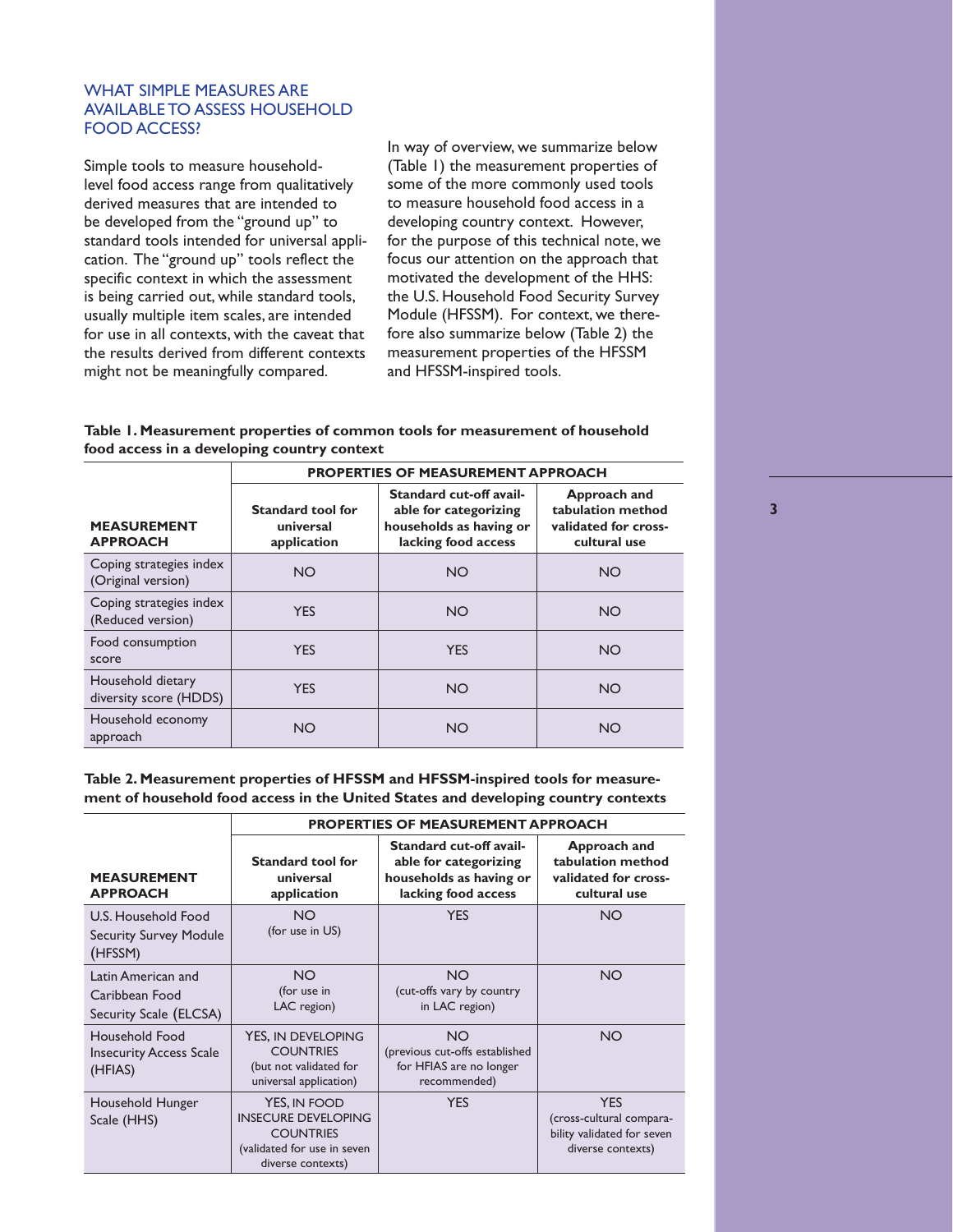6 Nord et al. 2008. 7 For some items, the yes/ no response for scale score calculation is a transformed variable, created from more detailed information provided by the respondent. 8 Nord et al. 2007. 9 Ibid.

**4**

<sup>10</sup> Table 3 is adapted from Table A-1 in Nord et al. 2007. <sup>11</sup> Scale items are abbreviated to describe the main concept represented by each question. The complete wording of each item includes additional details and an explicit reference to resource limitation, e.g., "…because (I was/we were) running out of money to buy food" or "…because there wasn't enough money for food" (Nord et al. 2007). <sup>12</sup> These items are asked only if the respondent replies "yes" to the previous question. The actual wording of the question is: "How often did this happen – almost every month, some months but not every month, or in only 1 or 2 months?" (Nord et al. 2007).

The HFSSM is a well-established method used by USDA and other organizations to collect information about household food access in the United States. The approach is based on the idea that the experience of food insecurity causes predictable reactions that can be captured through a survey and summarized in a scale. Respondents are asked directly whether or not the household has experienced events typical of a food insecure household during a specified recall period, including experiences related to anxiety about the household food supply, insufficient quality of food, and insufficient quantity of food consumed and the physical consequences of insufficiency.<sup>6</sup>

The HFSSM questionnaire consists of 18 items (Table 3). A household's responses across these items are summed (where yes  $= 1$ ; no  $= 0<sup>7</sup>$  and the resulting value is the household's food insecurity score. Predetermined cut-points on the scale's score continuum are then used to classify each household's score into one of three categories: food secure, low food security, very low food security.<sup>8</sup> Sometimes referred to as an "experiential" or "perception-based" method, the HFSSM approach has been used by USDA to monitor food assistance programs and estimate the prevalence of household food insecurity since 1995, and has been validated consistently to be a statistically meaningful measure of food insecurity in the United States.<sup>9</sup>

As a method to measure household food insecurity, the HFSSM approach has great appeal. Apart from the approach having already been validated for use in the United States, the method offers a simple, direct, and intuitive approach to collecting data on household food access. Therefore, beginning in 2000, FANTA undertook a set of multi-year research activities to explore whether the HFSSM approach could also offer utility in a developing country context. These activities included qualitative and quantitative field work in Burkina Faso and Bangladesh, in which culturally specific questions around household food access

#### Table 3. HFSSM items and response codes<sup>10</sup>

| Scale items <sup>11</sup>                                                            | <b>Response codes</b>   |  |
|--------------------------------------------------------------------------------------|-------------------------|--|
| Household items:                                                                     |                         |  |
| I. Worry food would run out before (I/we) got money to buy more                      | Never, Sometimes, Often |  |
| 2. Food bought didn't last and (I/we) didn't have money to get more                  | Never, Sometimes, Often |  |
| 3. Couldn't afford to eat balanced meals                                             | Never, Sometimes, Often |  |
| Adult items:                                                                         |                         |  |
| 4. Adult(s) cut size of meals or skipped meals                                       | Yes, No                 |  |
| 5. Adult(s) cut size of meals or skipped meals in three or more months <sup>12</sup> | Yes, No                 |  |
| 6. Respondent ate less than felt he/she should                                       | Yes, No                 |  |
| 7. Respondent hungry but didn't eat                                                  | Yes, No                 |  |
| 8. Respondent lost weight                                                            | Yes, No                 |  |
| 9. Adult(s) did not eat for whole day                                                | Yes, No                 |  |
| 10. Adult(s) did not eat for whole day in three or more months <sup>12</sup>         | Yes, No                 |  |
| Child items:                                                                         |                         |  |
| II. Relied on few kinds of low-cost food to feed child(ren)                          | Never, Sometimes, Often |  |
| 12. Couldn't feed child(ren) balanced meals                                          | Never, Sometimes, Often |  |
| 13. Child(ren) were not eating enough                                                | Never, Sometimes, Often |  |
| 14. Cut size of child(ren's) meals                                                   | Yes, No                 |  |
| 15. Child(ren) were hungry                                                           | Yes, No                 |  |
| 16. Child(ren) skipped meals                                                         | Yes, No                 |  |
| 17. Child(ren) skipped meals in three or more months <sup>12</sup>                   | Yes, No                 |  |
| 18. Child(ren) did not eat for whole day                                             | Yes, No                 |  |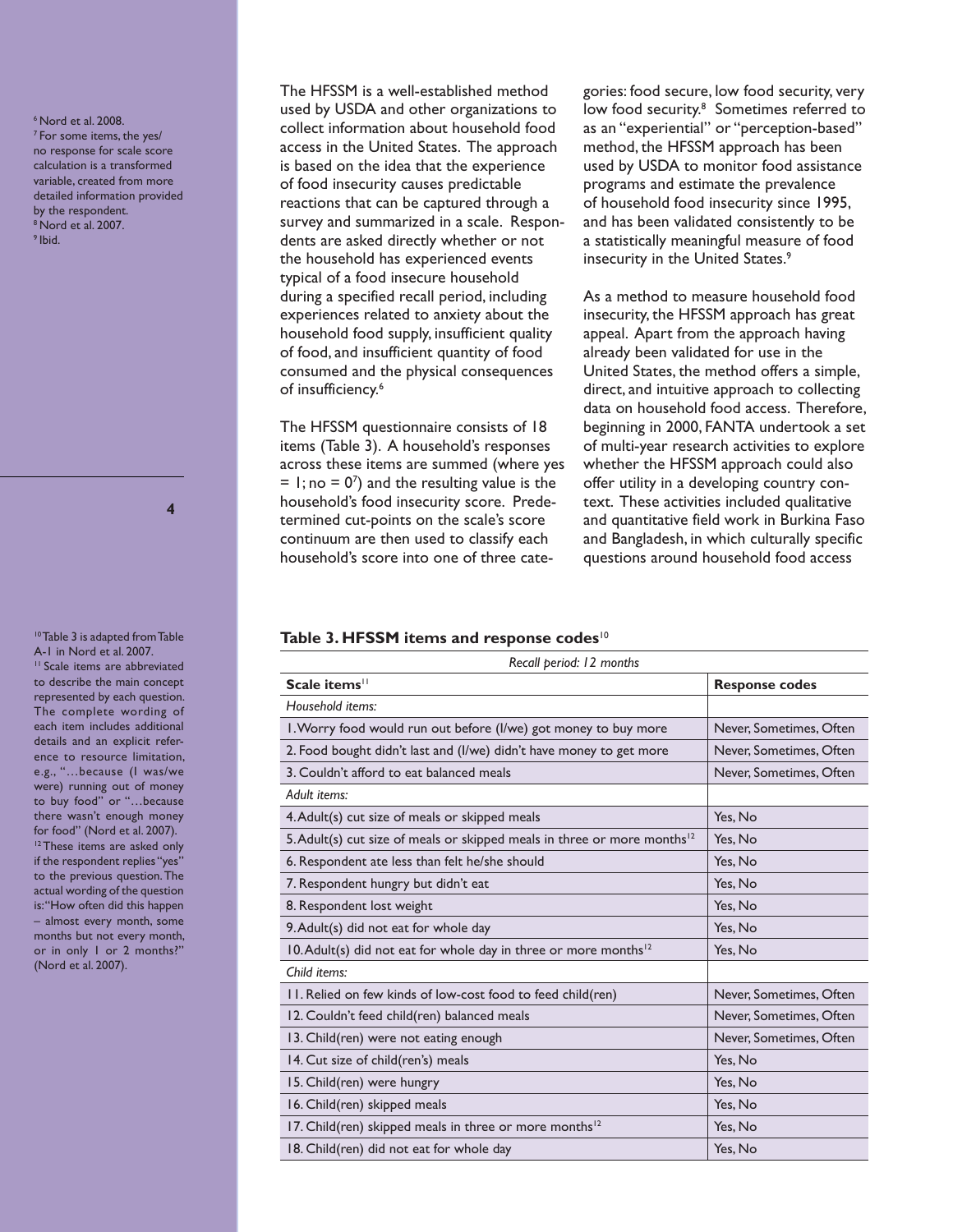#### **Table 4. HFIAS items and response codes**<sup>13</sup>

| Recall period: 4 weeks                                              |                                 |  |  |  |  |
|---------------------------------------------------------------------|---------------------------------|--|--|--|--|
| Scale items <sup>14</sup>                                           | <b>Response codes</b>           |  |  |  |  |
| Household items:                                                    | Frequency categories:           |  |  |  |  |
| I. Worry that the household would not have enough food              | Never, Rarely, Sometimes, Often |  |  |  |  |
| 2. Not able to eat the kinds of food preferred <sup>15</sup>        | Never, Rarely, Sometimes, Often |  |  |  |  |
| 3. Eat a limited variety of foods <sup>15</sup>                     | Never, Rarely, Sometimes, Often |  |  |  |  |
| 4. Eat some foods that you really did not want to eat <sup>15</sup> | Never, Rarely, Sometimes, Often |  |  |  |  |
| 5. Eat a smaller meal than you felt you needed <sup>15</sup>        | Never, Rarely, Sometimes, Often |  |  |  |  |
| 6. Eat fewer meals in a day <sup>15</sup>                           | Never, Rarely, Sometimes, Often |  |  |  |  |
| 7. No food to eat of any kind in your household <sup>15</sup>       | Never, Rarely, Sometimes, Often |  |  |  |  |
| 8. Go to sleep at night hungry <sup>15</sup>                        | Never, Rarely, Sometimes, Often |  |  |  |  |
| 9. Go a whole day and night without eating <sup>15</sup>            | Never, Rarely, Sometimes, Often |  |  |  |  |

were identified and then evaluated through population-based surveys; a literature review to document the use of the HFSSM in other developing country contexts; and multiple consultations with academics, government agencies, private voluntary organizations, and other stakeholders to arrive at consensus on the construct validity of a household food access measurement tool for use in a developing country context. The collective findings from this set of activities,<sup>16</sup> along with the findings from other HFSSM validation studies carried out in the Latin America and Caribbean (LAC) region,<sup>17</sup> ultimately led, in 2006, to the development of a "standard" measurement tool to be field-tested in different developing country settings (Table 4). The tool was named the Household Food Insecurity Access Scale (HFIAS).<sup>18</sup>

Consisting of nine items and four frequency responses, the HFIAS was developed to reflect three apparently universal domains of the experience of inadequate household-level food access: 1) anxiety about household food supply; 2) insufficient quality, which includes variety and preferences; and 3) insufficient quantity of food supply, the amount consumed, and the physical consequences of insufficiency<sup>19</sup> (Figure 2). The aim was to provide a tool that was easy to implement, captured multiple dimensions of inadequate food

### Figure 2. Universal domains of inadequate household-level food access



#### <sup>13</sup> Coates et al. 2007b. <sup>14</sup> In the HFIAS questionnaire, each item is administered initially as a yes/no question. If a respondent replies "yes" to any item, a follow-up question is administered to ask how often the item had been experienced in the 4 weeks preceding the survey (e.g., Scale Item 1. In the past 4 weeks, did you worry that your household would not have enough food? If yes: How often did this happen? Rarely (once or twice in the past 4 weeks); Sometimes (3–10 times in the past 4 weeks); Often (more than 10 times in the past 4 weeks) (Coates et al. 2007b).

#### **5**

<sup>15</sup> The actual wording of this item includes explicit reference to resource limitation, e.g., "... because there was not enough food" or "because of a lack of resources" (Coates et al. 2007b). <sup>16</sup> Coates et al. 2006; Frongillo and Nanama 2004; FANTA 2004; FANTA 2005. 17 Melgar-Quiñonez 2004; Pérez-Escamilla et al. 2004. <sup>18</sup> Coates et al. 2006b.<br><sup>19</sup> Swindale and Bilinsky 2006.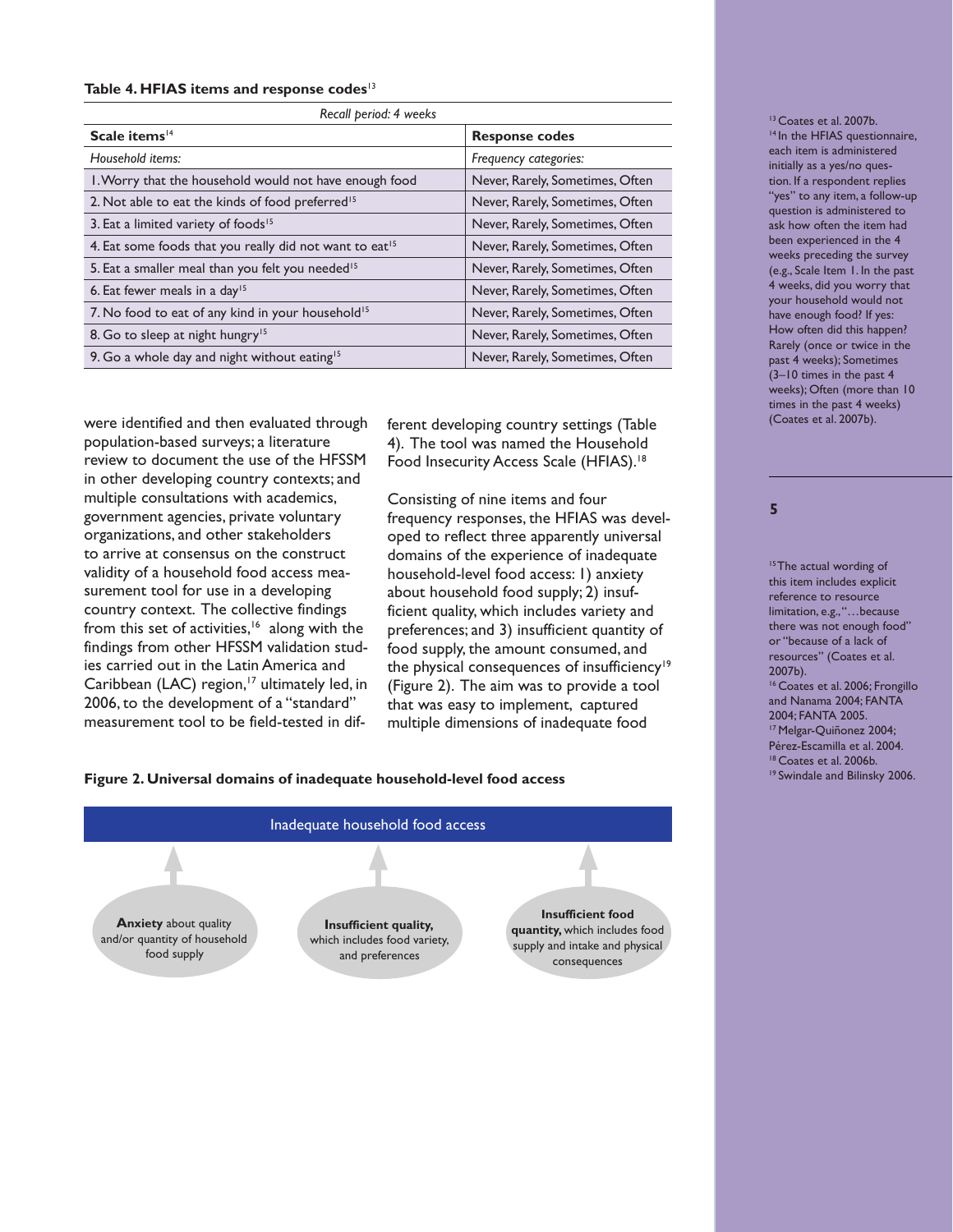access, and was applicable to a wide range of developing country contexts. An additional, and ambitious, objective was to ensure that this tool would be valid for comparative purposes, across cultures, regions, and population groups. While other simple tools for measurement of food insecurity were being developed and popularized around the same time, cross-cultural comparability has not been rigorously pursued or validated in any of the other approaches.

## ANALYTIC METHODS TO EVALUATE THE CROSS-CULTURAL OBJECTIVE OF THE HFIAS

Of course, it is not enough to aim to develop a tool that is cross-culturally comparable; it is also necessary to examine empirically whether or not the aim of cross-cultural validity has been achieved. To do so, in 2008, FANTA-2 partnered with FAO and Tufts University to carry out a validation study. Seven diverse HFIAS datasets collected by collaborating organizations were analyzed and evaluated for cross-cultural validity (Table 5) using statistical methods based on the Rasch measurement model, an Item Response Theory (IRT) approach. A full description of these methods is available elsewhere.<sup>20</sup> Here, we limit the description to a discussion about the general principles of the Rasch model, to highlight the ways in

which the model is appropriate for assessing the cross-cultural validity of a multiple item scale, such as the HFIAS.

In brief, the Rasch model uses probability theory to estimate severity parameters for each item of the scale and for each household administered the scale. The model is based on the idea that the construct being measured exists in less and more severe forms and that the scale items also vary with regard to level of severity. The model assumes that households are more likely to answer "yes" to less-severe items than to more-severe items and that items are more likely to be answered "yes" by households more severely affected than by households less severely affected (Figure 3). The model assumes the mathematical form of these relationships is logistic. The severity parameters estimated for each item and household are thus on a logit scale.<sup>21</sup>

The Rasch model has certain advantages over other IRT models that make it appropriate for assessment of cross-cultural validity. Of particular importance is that the model estimates the severity parameters for items and households separately, resulting in item and household estimates that are sample- and item-independent. This allows not only for items and households to be compared directly, but also for the cross-cultural comparability of the



#### **Figure 3. Example: items and households placed on a logit continuum of food insecurity22**

**6**

<sup>20</sup> Deitchler et al. 2010. <sup>21</sup> Bond and Fox 2001. <sup>22</sup> In the example shown in Figure 3, the scale consists of nine items. Item 1 was the least severe item and Item 9 the most severe. Three households responded to all items that make up the scale. Based on the item and household calibrations, household 2 would have been expected to reply "yes" to items estimated as less severe than its household calibration (i.e., Items 1, 2, and 3). Similarly, household 3 would have been expected to reply "yes" to every item except those estimated as more severe than its calibration value (i.e., Items 8 and 9). These expectations are probabilistic, not absolute. They are increasingly probable as the distance between the severity of the household and item increases. In other words, household 3 would be expected to have a higher probability of replying "yes" to Item 6 than "yes" to Item 7 and a higher probability of replying "no" to Item 9 than "no" to Item 8.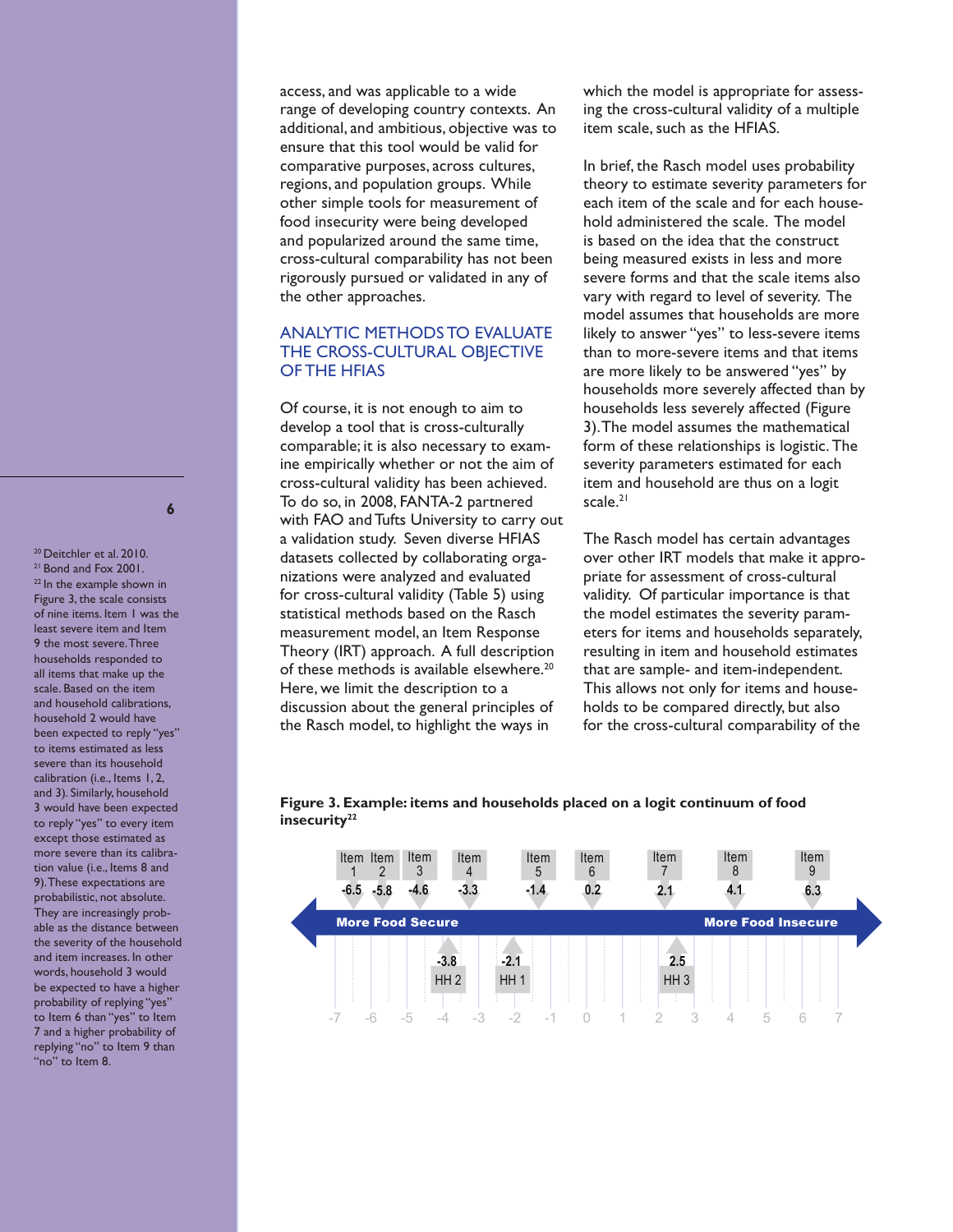## **Table 5. HFIAS validation study collaborators and datasets used in analysis**

| Collabora-<br>tor                                                                          | Name of<br>dataset/<br>survey                                                                                                                                                                                                | <b>How dataset</b><br>is referred<br>to in this<br>Technical<br><b>Note</b> | Geographic area<br>represented                                                                                                                                                                                                                                     | <b>Objective of</b><br>survey                                                                                                                                             | <b>Season</b><br>of data<br>collection                                                           | Period<br>of data<br>collection |
|--------------------------------------------------------------------------------------------|------------------------------------------------------------------------------------------------------------------------------------------------------------------------------------------------------------------------------|-----------------------------------------------------------------------------|--------------------------------------------------------------------------------------------------------------------------------------------------------------------------------------------------------------------------------------------------------------------|---------------------------------------------------------------------------------------------------------------------------------------------------------------------------|--------------------------------------------------------------------------------------------------|---------------------------------|
| Mozambique<br>- FAO                                                                        | <b>FAO</b> project<br>funded by<br>Belgium Survival<br><b>Fund: Protecting</b><br>and Improving<br>Household Food<br>Security and<br>Nutrition in HIV/<br>AIDS-Affected<br>Areas of Manica<br>and Sofala<br><b>Provinces</b> | Mozambique<br>Round I (RI)                                                  | Central Mozambique:<br>Nhamatanda and<br>Chibabava districts in<br>Manica Province and<br>Gondola and Tambara<br>districts in Sofala<br>Province; Sampling<br>design for the survey<br>was stratified to<br>allow for district-<br>level results to be<br>reported | Assess the<br>nutrition and<br>food<br>security<br>situation in<br>vulnerable<br>areas (baseline<br>survey)                                                               | Pre-<br>harvest                                                                                  | December<br>2006                |
| Mozambique<br>- FAO                                                                        | FAO project<br>funded by<br>Belgium Survival<br>Fund (see above)                                                                                                                                                             | Mozambique<br>Round 2 (R2)                                                  | Central<br>Mozambique:<br>Chibabaya and<br>Gondola districts:<br>Sampling design for<br>the survey was<br>stratified to allow for<br>district-level results<br>to be reported                                                                                      | Assess the<br>nutrition and<br>food security<br>situation of two<br>vulnerable<br>districts<br>assessed in the<br>baseline survey<br>(see above) in a<br>different season | Post-<br>harvest                                                                                 | <b>July 2007</b>                |
| Malawi -<br>Department<br>of HIV and<br>AIDS and<br>Nutrition<br>and UNICEF                | Malawi<br>Vulnerability<br>Assessment<br>Committee<br>(MVAC)<br><b>Nutrition Survey</b>                                                                                                                                      | Malawi                                                                      | North, Central,<br>and South Malawi:<br>Karonga, Lilongwe,<br>and Lowershire<br>districts                                                                                                                                                                          | Assess the<br>nutrition and<br>food<br>security<br>situation in<br>vulnerable areas                                                                                       | Pre-<br>harvest                                                                                  | December<br>2007                |
| <b>West Bank</b><br>and Gaza<br>Strip - FAO                                                | Palestinian Public<br>Perceptions<br>of their Living<br>Conditions                                                                                                                                                           | West Bank/<br>Gaza Strip                                                    | National: urban and<br>rural areas in the<br><b>West Bank and Gaza</b><br>Strip                                                                                                                                                                                    | Assess<br>Palestinian<br>perceptions of<br>their living<br>conditions                                                                                                     | Pre-<br>harvest                                                                                  | April-May<br>2007               |
| Kenya -<br>Samwel<br>Mbugua and<br>Egerton<br>University:<br>Human<br>Nutrition            | Livelihoods, Food<br>and Nutrition<br><b>Insecurity Status</b><br>of HIV-Affected<br>Households in<br>Nakuru<br><b>Municipality</b>                                                                                          | Kenya                                                                       | Data collected among<br>HIV-affected house-<br>holds in Nakuru<br>municipality; Data not<br>statistically<br>representative                                                                                                                                        | Assess the<br>livelihood, food,<br>and nutrition<br>insecurity status<br>of HIV-<br>affected house-<br>holds in Nakuru<br><b>Municipality</b>                             | Dry season,<br>short-rain<br>harvest<br>(widespread<br>drought at<br>time of data<br>collection) | January<br>2007                 |
| Zimbabwe -<br>Center for<br><b>Applied Social</b><br>Science,<br>University of<br>Zimbabwe | Risk and<br>Vulnerability<br>Reduction in<br>Zimbabwe:<br>The Role of<br>Humanitarian<br><b>Food Security</b><br>Responses to<br><b>HIV/AIDS</b>                                                                             | Zimbabwe                                                                    | HIV-affected<br>beneficiary<br>households in three<br>districts                                                                                                                                                                                                    | Assess the role<br>of humanitarian<br>food security<br>responses to<br>risk and<br>vulnerability<br>reduction<br>among benefi-<br>ciary<br>HIV-affected<br>households     | Post-<br>harvest<br>(widespread<br>crop failure)                                                 | May 2007                        |
| South Africa<br>- South<br>Africa Human<br><b>Sciences</b><br>Research<br>Council          | Greater<br>Sekhukhune Dis-<br>trict Municipality<br>Livelihood<br>Survey                                                                                                                                                     | South Africa                                                                | Greater Sekhukhune<br>district<br>municipality                                                                                                                                                                                                                     | Assess the<br>nutrition and<br>food security<br>status in<br>vulnerable areas                                                                                             | Post-<br>harvest                                                                                 | August 2006                     |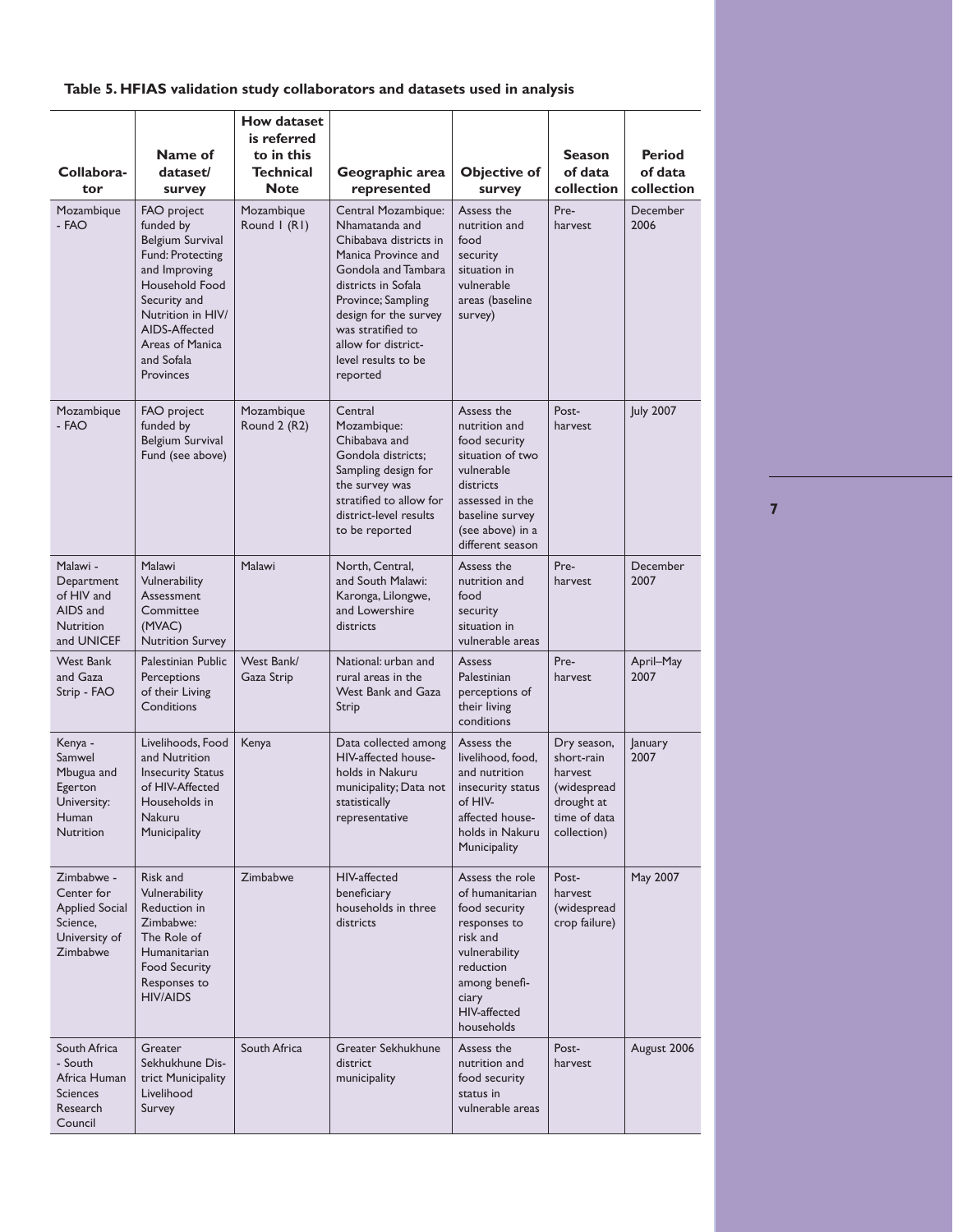#### **Table 6. HHS items and response codes**

| Recall Period: 4 Weeks                          |                                   |  |  |
|-------------------------------------------------|-----------------------------------|--|--|
| <b>Scale items</b>                              | <b>Response codes</b>             |  |  |
| Household items:                                | Frequency categories:             |  |  |
| 1. No food to eat of any kind in your household | Never, Rarely or Sometimes, Often |  |  |
| 2. Go to sleep at night hungry                  | Never, Rarely or Sometimes, Often |  |  |
| 3. Go a whole day and night without eating      | Never, Rarely or Sometimes, Often |  |  |

items that make up a scale to be tested, since the severity parameter estimated for each item is invariant to the particular group of households that make up the sample.<sup>23</sup>

#### CROSS-CULTURAL VALIDITY RESULTS

To explore the cross-cultural validity of the HFIAS, we first applied the Rasch model to data from the full HFIAS, consisting of nine items and four frequencies. The results from this analysis revealed that the full HFIAS was not valid for cross-cultural use, as the same items in different datasets were shown to have substantially varying levels of severity. We then used those results to identify alternative subset scales to test for cross-cultural validity; analyses thereafter continued iteratively, testing various reduced sets of HFIAS items and frequency response categories.

Of the various scales tested, only one scale, consisting of three items and three frequencies, demonstrated the potential for cross-cultural validity (Table 6). We

named this scale the Household Hunger Scale to emphasize the outcome (household hunger) that appeared to be measured by the three items in the scale. The HHS items pertain more to household food deprivation than household food access more broadly, and thus represent only one of the three domains perceived as integral to the experience of insecure food access (Figure 4).

## HHS INDICATORS FOR TARGETING, ASSESSMENT, AND MONITORING AND EVALUATION

When the HHS is administered, a continuous scale score (with a minimum possible score of 0 and a maximum possible score of 6) can be tabulated for each household in the sample by summing a household's responses to items 1, 2, and 3 (refer to Table 6) where never=0, rarely or sometimes=1, and often=2. The sample median HHS score can then be used for targeting, assessment, or monitoring and evaluation purposes. In many circumstances, however, categorical variables are easier to interpret



#### **Figure 4. Aligning the HHS items with the domains of inadequate household food access**

23 Bond and Fox 2001.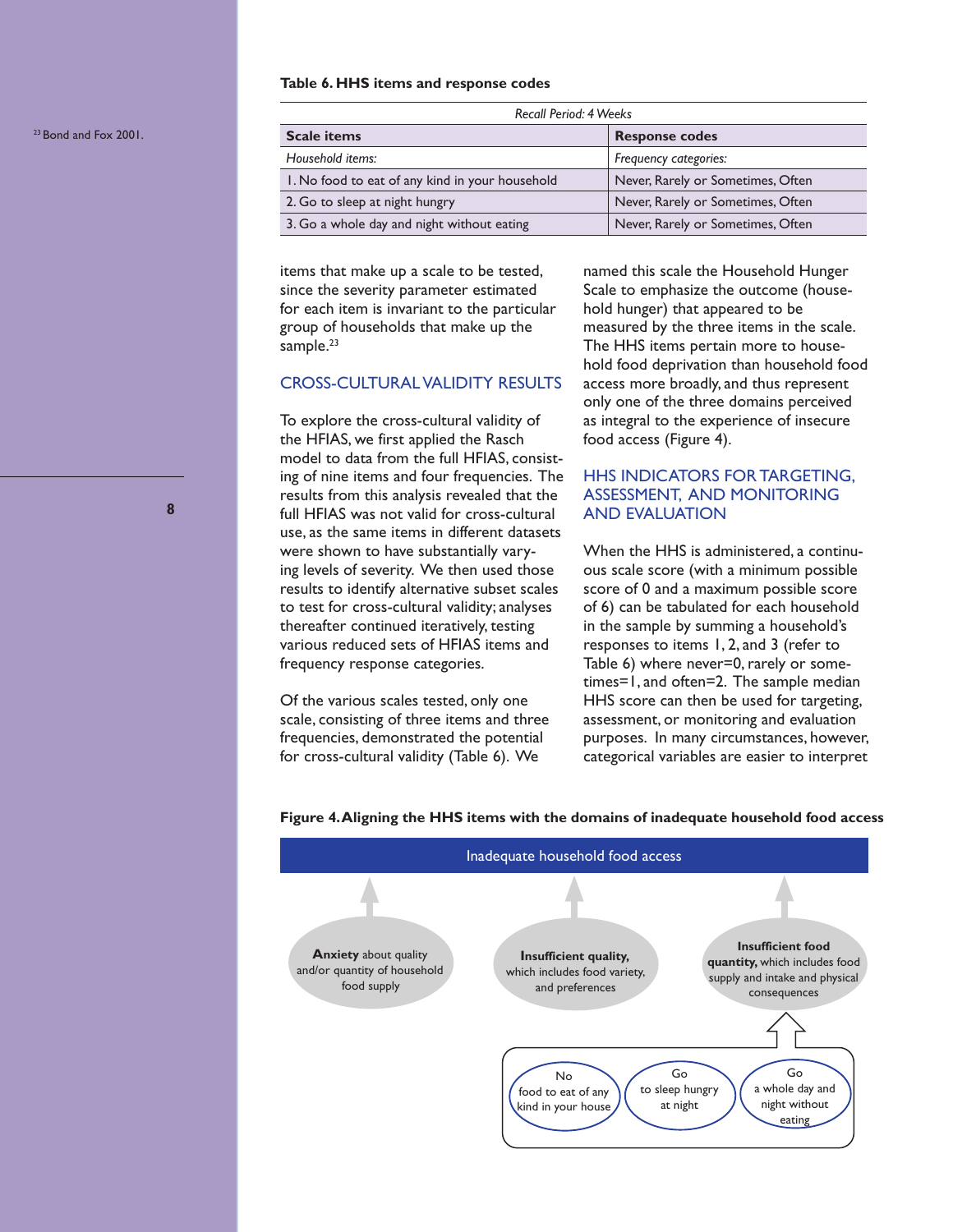and therefore often preferred to continuous variables, insofar as indicators for informing program and policy design and monitoring and evaluation are concerned.

To create a categorical measure of household hunger, we used the Rasch severity parameters estimated for each household scale score (ranging from 1 to 5). This allowed us to identify cut-points that would allow for a cross-culturally equivalent categorical variable of household hunger. Both conceptual principles and empirical results informed the HHS cutpoint decisions. Based on the range of household hunger the HHS was shown to measure, it seemed appropriate to create three categories from the range of scale scores possible (0–6). Conceptually, it was deemed important for any categorical variable developed to account for the frequency with which the items were experienced. In particular, we thought that no household that reported having experienced any item "often" should be classified in the least severe category. So that the categories would preserve cross-cultural equivalence, we also thought it important that within the logit range identified for each hunger category, the same scale scores should be represented for each dataset. Using this framework to guide our decision making, we identified cutpoints between the scale scores of 1 and 2 and the scale scores of 3 and 4 as appropriate. We named the categories "little to no household hunger" (scores 0–1), "moderate household hunger" (scores 2–3), and "severe household hunger" (scores 4–6).

The cross-cultural comparability of the HHS (and the categorical variable created) is illustrated visually in Figure 5, where Rasch severity parameters for each scale score are compared by dataset. Perfect cross-cultural equivalence is illustrated by equivalent severity parameters for each scale score, that is, when the scale score plotted is at or very near to the identity (i.e., diagonal) line. The horizontal and vertical lines in Figure 5 represent the Rasch cut-points for the categorical HHS variable created. As would be expected of a culturally invariant indicator, for all datasets the same scale score range is represented by each category of the HHS.





<sup>24</sup> For this analysis, the Mozambique R1 dataset was used as the standard for all comparisons. To construct the figure, the severity parameters for the Mozambique R1 dataset were plotted against the x axis and each of the other datasets plotted against the y axis.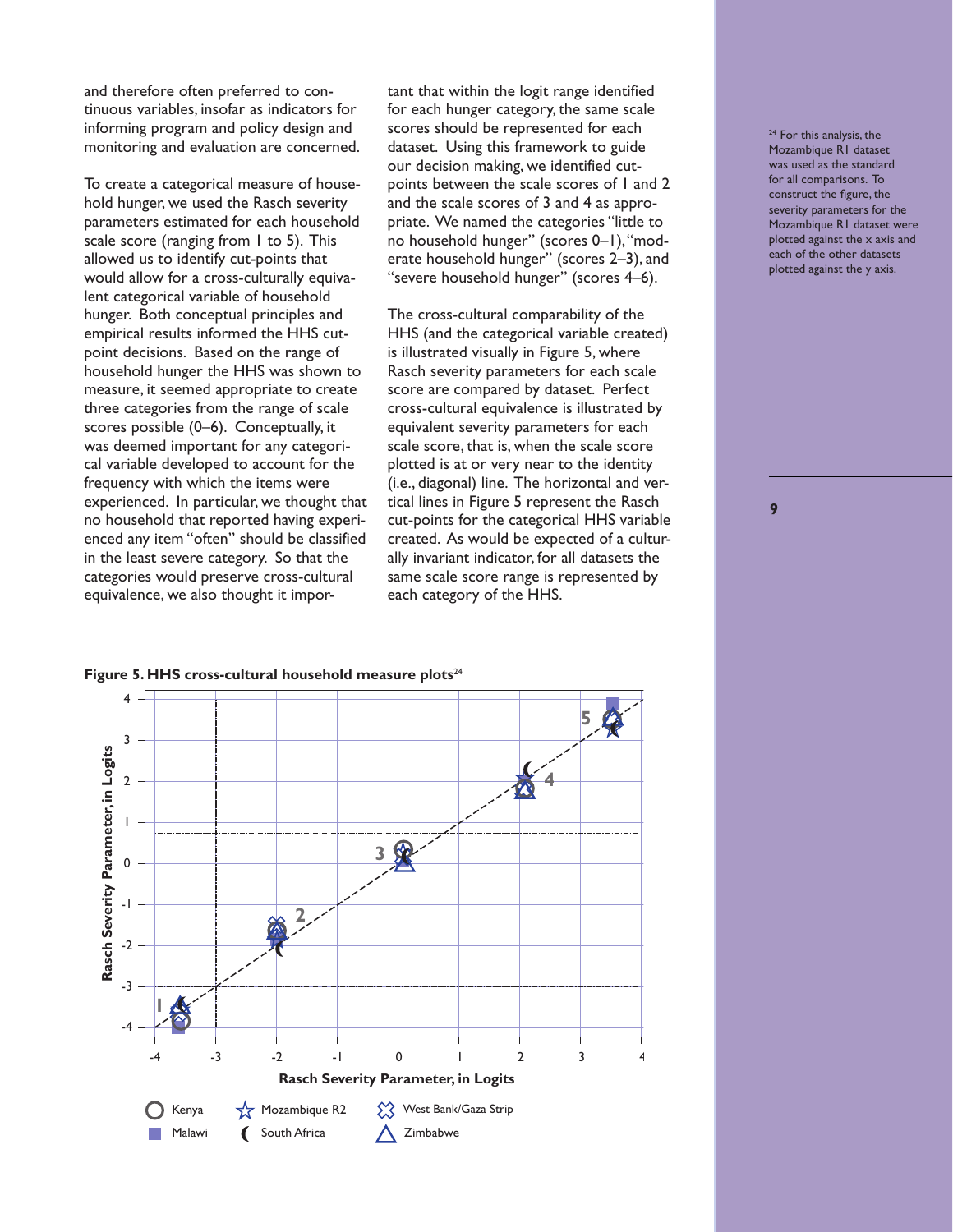## WHAT IS THE RELEVANCE OF THE HH<sub>S</sub>?

Although the subset of HFIAS items that make up the HHS are among the more severe experiences of inadequate household food access, analysis of the seven datasets used in the validation study clearly showed that the range of severity covered by the HHS is program- and policy-relevant (Table 7). In all of the datasets collected in sub-Saharan Africa, more than 60 percent of households in the sample had a scale score > 0 on the HHS. In the West Bank/Gaza Strip, 40 percent of households had a scale score > 0. Bivariate analyses exploring the relationship of median income per consumption unit by HHS category further highlighted the programmatic and policy relevance

of the HHS. A strong relationship in the expected direction was demonstrated for multiple datasets (Figure 6). Similar relationships were observed in other datasets with other food access variables. In addition, where time series data were available, the HHS was shown to be sensitive to seasonal and climactic events (Figure 7). This implies that the HHS is also likely to be sensitive to successful program interventions, though no HHS pre-post intervention data have yet been collected to confirm this. Together, the results available to date suggest that the HHS can meaningfully be used for assessment, geographic targeting, and monitoring and evaluation in settings affected by substantial food insecurity, as well as for comparative purposes.

#### Table 7. HHS sample estimates<sup>25</sup>

| Collaborator                                                                               | <b>Dataset</b>           | Period of<br>data<br>collection | Season of<br>data<br>collection | Little to no<br>household<br>hunger $(\%)$ | Moderate<br>household<br>hunger $(\%)$ | <b>Severe</b><br>household<br>hunger (%) |
|--------------------------------------------------------------------------------------------|--------------------------|---------------------------------|---------------------------------|--------------------------------------------|----------------------------------------|------------------------------------------|
| Mozambique - FAO<br>$(n=591)$                                                              | Mozam-<br>bique RI       | December<br>2006                | Pre-harvest                     | 42.8                                       | 46.4                                   | 10.8                                     |
| Mozambique - FAO<br>$(n=299)$                                                              | Mozam-<br>bique R2       | <b>July 2007</b>                | Post-harvest                    | 43.1                                       | 48.8                                   | 8.0                                      |
| Malawi - Depart-<br>ment of HIV and<br>AIDS and Nutri-<br>tion and UNICEF<br>$(n=1,161)$   | Malawi                   | December<br>2007                | Pre-harvest                     | 51.9                                       | 37.2                                   | 10.9                                     |
| West Bank and<br>Gaza Strip - FAO<br>$(n=1,973)$                                           | West Bank/<br>Gaza Strip | April-May<br>2007               | Pre-harvest                     | 74.9                                       | 18.7                                   | 6.5                                      |
| Zimbabwe - Center<br>for Applied Social<br>Science, University<br>of Zimbabwe<br>$(n=176)$ | Zimbabwe                 | May 2007                        | Post-harvest                    | 51.7                                       | 33.5                                   | 14.8                                     |
| South Africa -<br>South Africa<br>Human Sciences<br>Research Council<br>$(n=491)$          | South<br>Africa          | August<br>2006                  | Post-harvest                    | 31.2                                       | 46.4                                   | 22.4                                     |

**10**

<sup>25</sup> For the Kenya dataset (n=152), purposive rather than probability sampling was used. Although a sample estimate could be calculated for the dataset, it is not clear what a sample estimate would mean in this case. Therefore, results for Kenya are excluded from Table 7.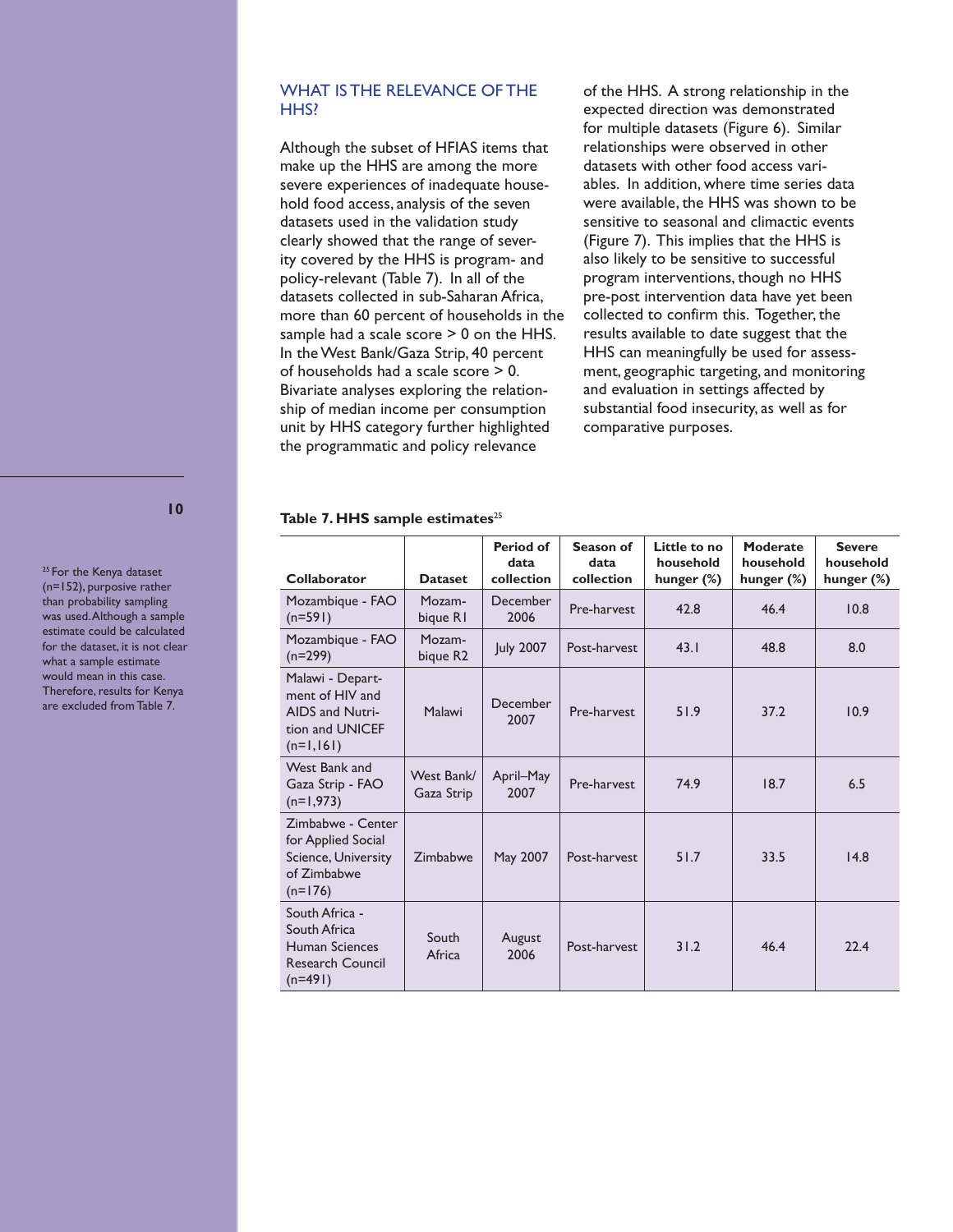



**Figure 7. Time series HHS results for two districts in Mozambique: Pre- and postharvest and with and without adverse climactic events**



Chibabava, Sofala Province **Cooooo** Little to no hunger **Coooo** Moderate to severe hunger *In Chibabava, household hunger remains relatively constant over time. Series of climatic shocks: droughts, floods in early 2007, and Cyclone Favio occurred just before harvest.*

Gondala, Manica Province **Little to no hunger** Moderate to severe hunger *In Gondala, household hunger improves significantly over time. The Gondala harvest is less affected by climactic shocks.*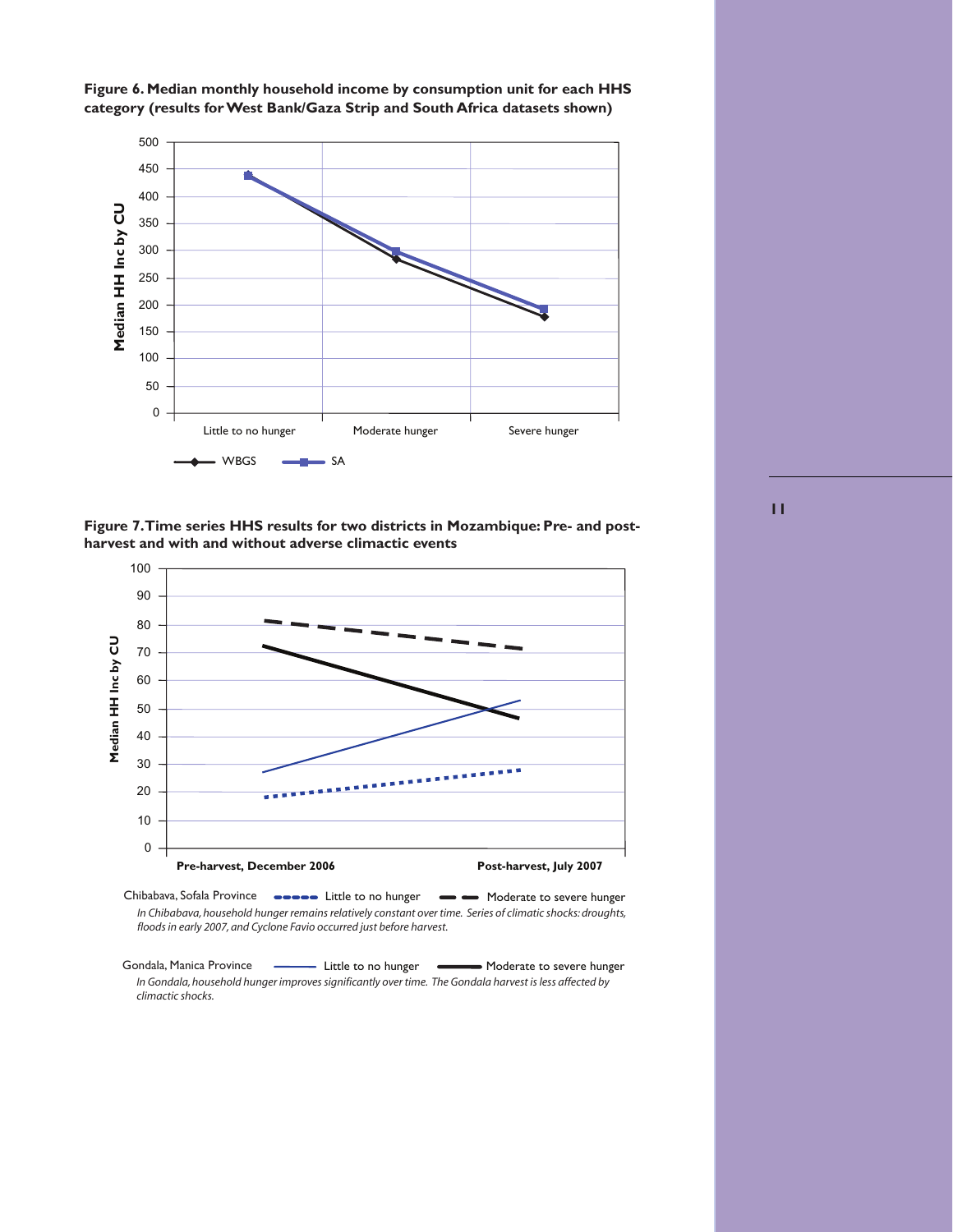26 For a full discussion of operational issues and guidance related to use of the HHS, refer to the HHS guide, forthcoming at www.fanta-2. org. A further discussion of related operational issues is also provided in Deitchler et al. 2010.

**12**

27 Pérez-Escamilla et al. 2007; Bermudez et al. 2010; Pérez-Escamilla et al. 2009; Pérez-Escamilla et al. 2008. 28 FAO n.d. (accessed at http:// faostat.fao.org on September 8, 2010).

## OPERATIONAL ISSUES TO CONSIDER26

The cross-cultural comparability of the HHS offers a distinct advantage over other tools to measure household food access (or hunger) in developing countries. With the HHS, a direct and valid comparison of the measure obtained can be made across different population groups. In addition, data can be meaningfully aggregated across diverse settings and populations. HHS data can thus be validly used for decision making, to prioritize among regions or diverse settings with highest need; for cross-regional and cross-national monitoring and evaluation of policies and programs; and for global tracking of household hunger.

As with any valid cross-cultural tool, however, there are limitations associated with the measure obtained. First and foremost, there is a clear trade-off between a culturally specific instrument and a cross-cultural instrument. Cross-cultural comparability is a high-level measurement criterion to achieve. To develop a tool that is cross-culturally valid, some cultural specificity must be de-emphasized. As a result, the HHS might not be the most sensitive measurement tool to use in every context.

Other tools might provide a more culturally specific measure of hunger, and it is certain that other tools are required to obtain a more complete measure of food access that incorporates elements of anxiety or reduced food variety and food quality. The use of the HHS should therefore not preclude the concurrent use of a culturally specific measure of food access or food deprivation in those contexts or settings where a valid, culturally specific measure of food insecurity or hunger is available or is in the process of being developed. This might mean that in a particular setting it would be appropriate to complement the use of the HHS with a coping strategies index; the household economy approach; or the recently launched Escala Latinoamericana y Caribeña de Seguridad Alimentaria (Latin American and Caribbean Household Food Security Scale), which has demonstrated

validity within several countries in the LAC region.27 A broader set of HFIAS items and frequency categories might also have demonstrated validity in certain contexts. In these settings, the HHS should not be used alone but in combination with a culturally specific household food access measurement tool, so that a valid measure of food access can also be obtained, when survey resources allow.

In addition, it should be noted that while the HHS offers promise as a culturally invariant tool for assessment of household hunger in a broad range of settings, at this time, cross-cultural validity has only been demonstrated for the seven datasets included in the validation study. It is not yet known the extent to which the HHS will demonstrate cross-cultural validity in a broader range of settings. Therefore, as HHS data are increasingly collected in an expanded range of contexts, FANTA-2 will continue to evaluate the cross-cultural validity of the scale, to the extent that the data collected are made available for validation purposes.

## **CONCLUSION**

The HHS is a simple measure, consisting of only three questions and three frequency responses. The tool can be integrated easily into surveys and does not take long to administer. While food balance sheets can provide comparative data at the national level,<sup>28</sup> such data provide little information to guide the prioritization of programs within countries and do not indicate the distribution of food availability or access at a subnational level. The lack of household-level information can impede the prioritization of interventions, geographic targeting, and monitoring and evaluation of programs and policies both within and between countries. To effectively address food insecurity and household hunger, it is essential to be able to describe the status of populations in a simple yet meaningful, comparative way to assess where attention is needed most. The HHS offers a simple, rigorously validated option for obtaining such a measure when diverse contexts or population groups are being assessed and cross-cultural comparability is needed.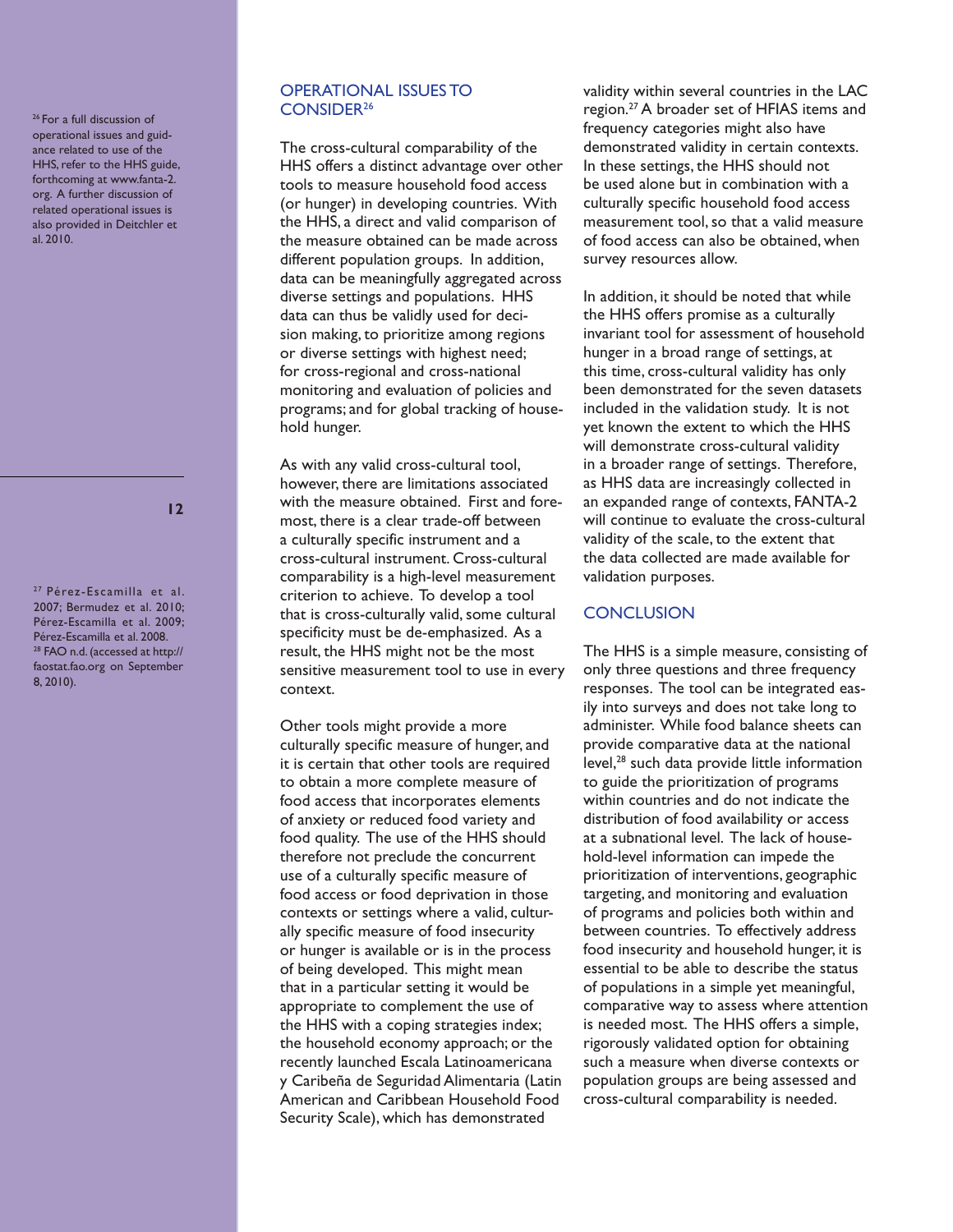#### **REFERENCES**

Bermudez, O.I., P. Palma de Fulladolsa, H. Deman, and H.R. Melgar-Quiñonez. 2010. "Food insecurity is prevalent in rural communities of El Salvador, Guatemala, Honduras and Nicaragua." FASEB J. 24:104.7

Bond, T.G. and C.M. Fox. 2001. Applying the Rasch Model. Fundamental Measurement in the Human Sciences. Mahwah, NJ: Lawrence Erlbaum Associations, Inc.

Coates, J., A. Swindale, and P. Bilinsky. 2007b. Household Food Insecurity Access Scale (HFIAS) for Measurement of Household Food Access: Indicator Guide (v3). Washington, DC: FANTA, AED.

———. 2006b. Household Food Insecurity Access Scale (HFIAS) for Measurement of Household Food Access: Indicator Guide (v2). Washington, DC: FANTA, AED.

Coates, J., E.A. Frongillo, B.L. Rogers, P. Webb, P.E. Wilde, and R.F. Houser. 2006. "Commonalities in the Experience of Household Food Insecurity across Cultures: What Are Measures Missing?" Journal of Nutrition. Vol 136, Suppl 5S.

De Onis, M., C. Garza, A.W. Onyango, and R. Martorell (guest editors). 2006. "WHO Child Growth Standards." Acta Paedicatrica International Journal of Pediatrics Suppl 450.

Deitchler, M., T. Ballard, A. Swindale, and J. Coates. 2010. Validation of a Measure of Household Hunger for Cross-Cultural Use. Washington, DC: Food and Nutrition Technical Assistance II Project (FANTA-2), AED, 2010.

FAO. n.d. Food Balance Sheets: Applications and Uses. Available at http://faostat. fao.org/ (accessed September 8, 2010).

FANTA. 2005. Measuring Household Food Insecurity Workshop II Report: October 19, 2005. Washington, DC: FANTA, AED.

———. 2004. Measuring Household Food Insecurity Workshop Report: April 15–16, 2004. Washington, DC: FANTA, AED.

Frongillo, E. and S. Nanama. 2004. Development and Validation of an Experiencebased Tool to Directly Measure Household Food Insecurity Within and Across Seasons in Northern Burkina Faso. Washington, DC: FANTA, AED.

Melgar-Quiñonez, H.R. 2004. Testing food security scales for low-cost poverty assessment. Columbus, OH: The Ohio State University.

Melgar-Quiñonez, H.R., M. Nord, R. Pérez -Escamilla, and A.M. Segall-Correa. 2008. "Psychometric properties of a modified US-household food security survey module in Campinas, Brazil." European Journal of Clinical Nutrition 62: 666-73.

Nord, M., M. Andrews, and S. Carlson. 2008. Household Food Security in the United States, 2007. ERR-66, 2008. Washington, DC: ERS/USDA.

-. 2007. Household Food Security in the United States, 2006. ERR-49, 2007. Washington, DC: ERS/USDA.

Pérez-Escamilla, R., M. Dessalines, M. Finnigan, H. Pachón, A. Hromi-Fiedler, and N. Gupta. 2009. "Household food insecurity is associated with childhood malaria in rural Haiti." Journal of Nutrition: 139(11):2132-8.

Pérez-Escamilla, R., H.R. Melgar-Quiñonez, M. Nord, M.C. Álvarez, and A.M. Segall-Correa. 2007. The Latin American and Caribbean Food Security Scale (Escala Latinoamericana y Caribeña de Seguridad Alimentaria [ELCSA]). "Proceedings of the 1st Latin American Conference on Household Food Security Measurement." Perspectivas en Nutrición Humana, 2007(supplement):117-134.

<sup>———. 2002.</sup> International Scientific Symposium on Measurement and Assessment of Food Deprivation and Undernutrition: Executive Summary. Available at http://www.fao.org/docrep/005/Y4249E/ y4249e04.htm (accessed November 12, 2008).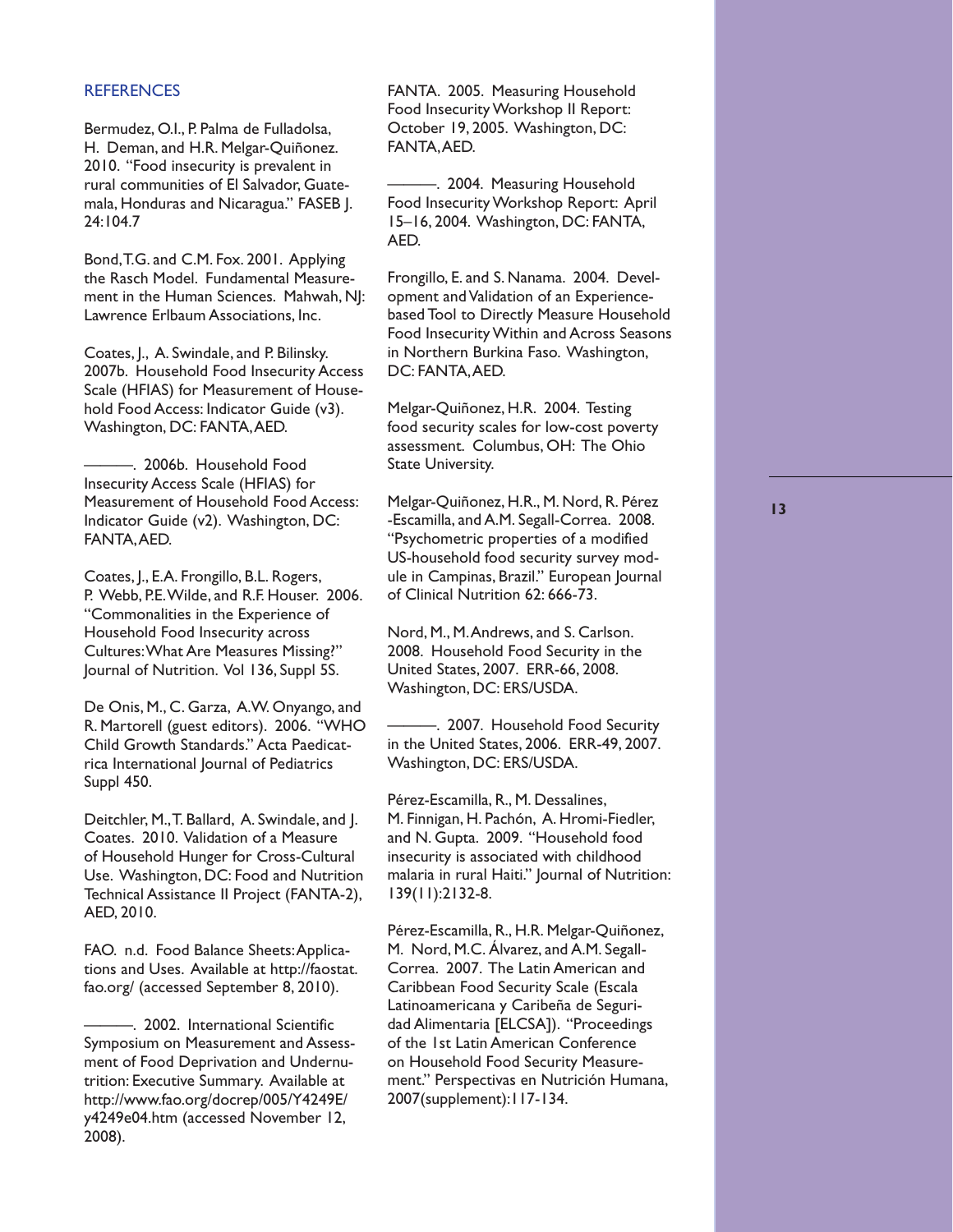Pérez-Escamilla, R., P. Paras, and A. Hromi-Fiedler. 2008. "Validity of the Latin American and Caribbean Household Food Security Scale (ELCSA) in Guanajuato, Mexico." FASEB J. 22:871.2

Pérez-Escamilla, R., A.M. Segall-Correa, L. Kurdian Maranha, M. de F.A. Sampaio, L. Marín-León, and G. Panigassi. 2004. "An adapted version of the US Department of Agriculture food insecurity module is a valid tool for assessing household food insecurity in Campinas, Brazil." Journal of Nutrition 134: 1923-8.

Swindale, A. and P. Bilinsky. 2006. "Development of a Universally Applicable Household Food Insecurity Measurement Tool: Process, Current Status, and Outstanding Issues." Journal of Nutrition 136: 1449S-1452S.

USAID. 1992. Policy Determination 19, Definition of Food Security, April 13, 1992. Washington, DC: USAID.

Webb, P., J.Coates, E.A. Frongillo, B.L. Rogers, A. Swindale, and P. Bilinsky. 2006. "Measuring Household Food Insecurity: Why It's So Important and Yet So Difficult to Do." Journal of Nutrition 136: 1404S-8S.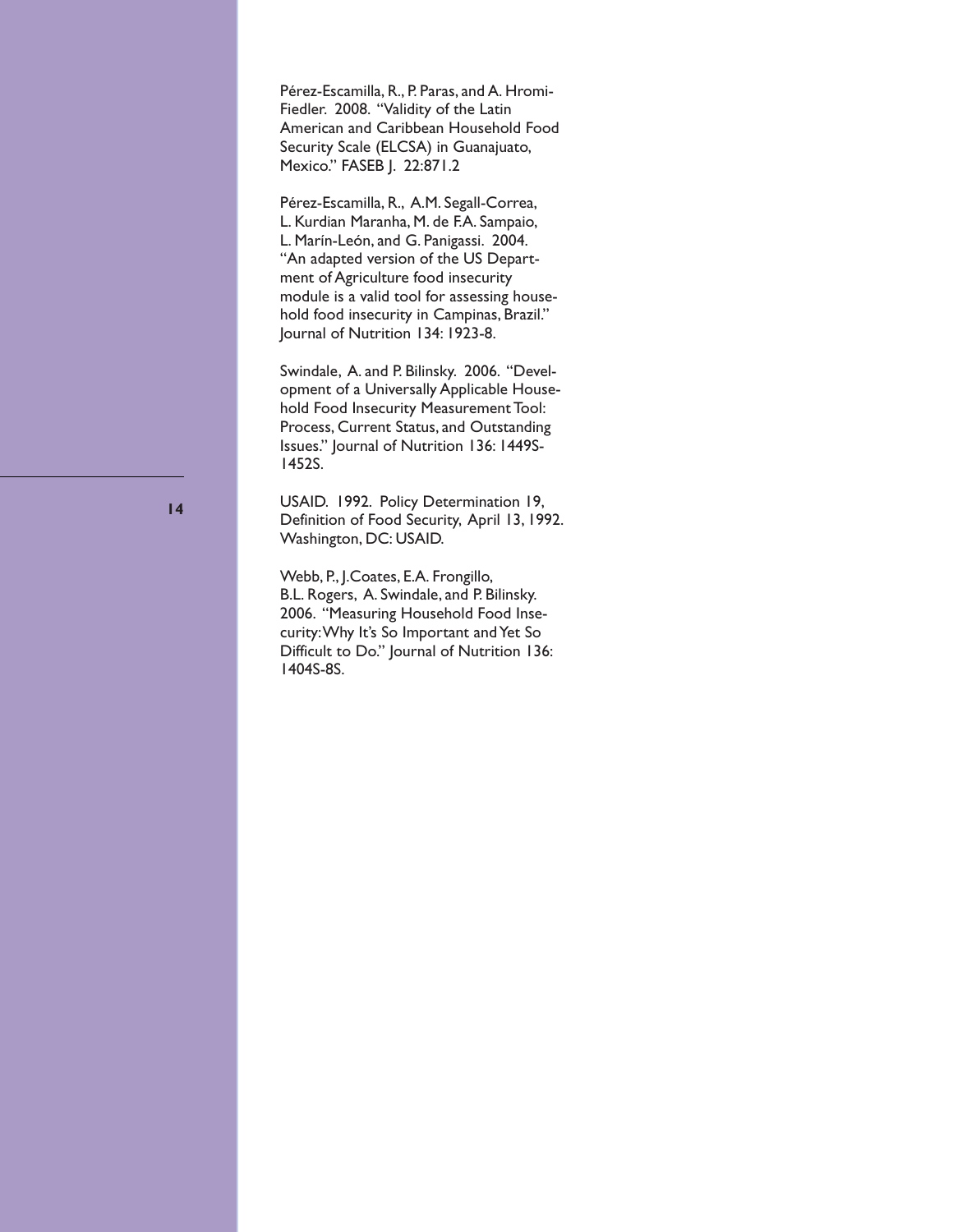## ACKNOWLEDGMENTS

This publication would not have been possible without the collaboration of the individuals and organizations who contributed data to the study summarized in this technical note, namely, in Mozambique, United Nations Food and Agriculture Organization (FAO) representation through a grant from the Belgium Survival Fund; in Malawi, the Department of HIV and AIDS and Nutrition and UNICEF; in the West Bank and Gaza Strip, the FAO Jerusalem office; in Kenya, Samwel Mbugua and Egerton University: Human Nutrition; in Zimbabwe, the Center for Applied Social Science at the University of Zimbabwe; and in South Africa, the South Africa Human Sciences Research Council.

A sincere note of thanks is also due to Mark Nord at the Economic Research Service, United States Department of Agriculture (USDA), who made substantial contributions to the technical work described here. Mark Nord provided technical guidance for data analysis and provided valuable comments on the companion technical report that is the basis for this technical note. We would also like to thank Gilles Bergeron (FANTA-2) and Eunyong Chung (USAID) for helpful comments on an earlier draft of this technical note.

The publication was produced with technical support from Terri Ballard at FAO, with financial support from the European Union (EU) through the EC/FAO program on linking information and decision making to improve food security (see http://www. foodsec.org). Jennifer Coates' contributions were supported with funding from Tufts University.